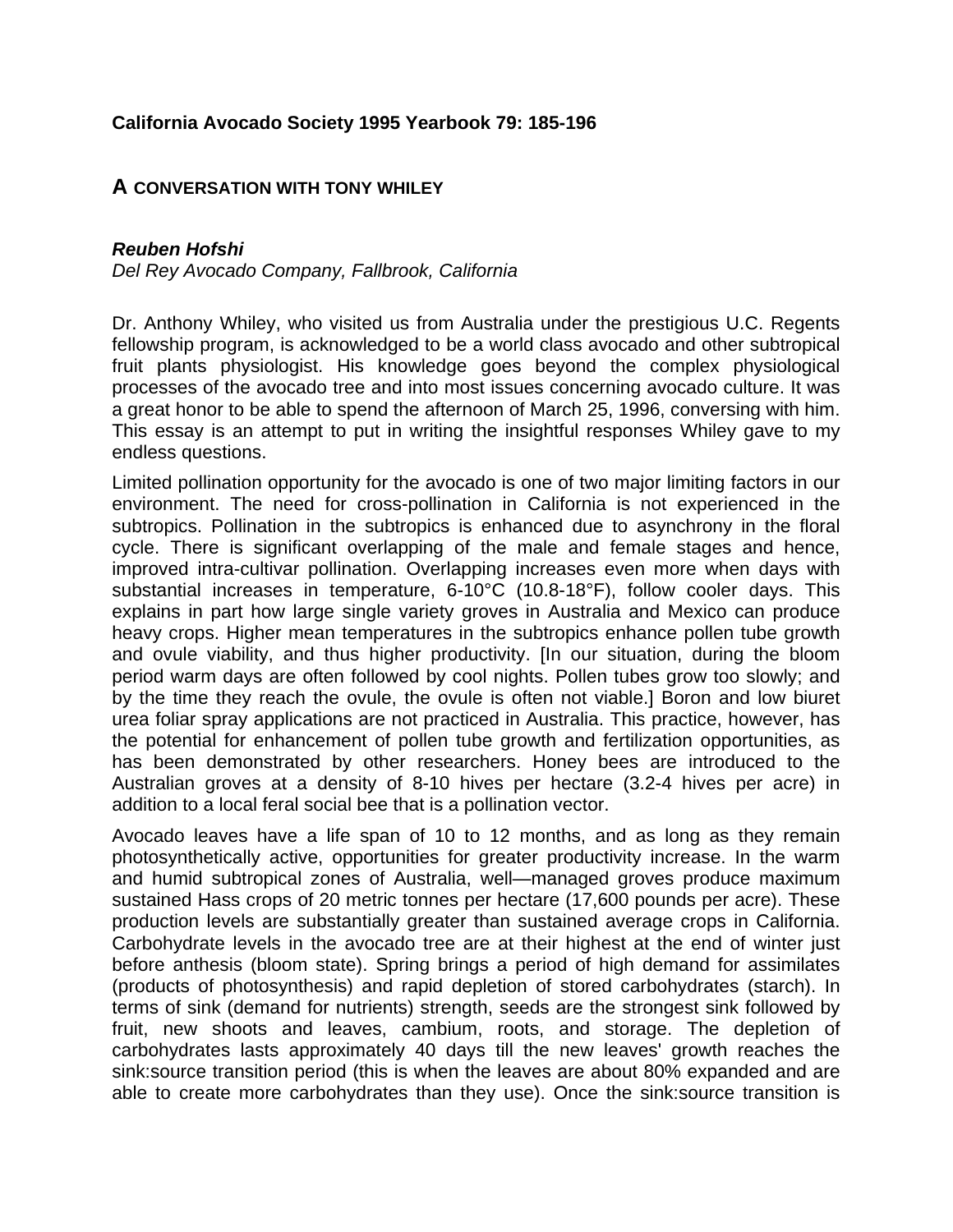reached, fruit drop is greatly reduced. A retained canopy of mature leaves that is healthy and efficiently photosynthesizing is crucial to supplying photoassimilates during this critical time. Although these mature leaves are not as efficient as younger mature leaves, due to the effects of over-wintering and other external and internal damage to them, they are nevertheless very important. Cold damage reduces the quantum efficiency of over-wintered leaves by 40%, but a good portion of the lost efficiency is restored as the season progresses. When leaves of 4 year-old Hass trees were removed from the canopy prior to anthesis, the shoots ended up with 1.2 fruit per defoliated shoot. Shoots with a full leaf complement had 4 fruit per shoot. Average per tree production was 6 Kg (13.2 pounds) for the defoliated trees and 30 Kg (66 pounds) for the full-canopied trees. *The tendency of over-wintered leaves in semi-arid environment to abscise prior to and during anthesis is an important contributor to limiting productivity.* Fruit size is established during the first 10-12 weeks of growth when most of the cell division takes place. Factors limiting cell division will ultimately reduce final fruit size at harvest. Leaf health and retention during this period are critically important. Whiley claims that tip burn, for example, reduces the photo-efficiency of the leaf; and that prior to showing any external symptoms of tip burn, the capacity of the "photo-assimilation factory" has already been damaged. Leaves surrounding the inflorescence tend to yellow during anthesis because of the translocation of N; and as a result, their assimilation efficiency is reduced. Whiley is not surprised that there appears to be a perceived reduction in fruit size resulting from Persea mite infestation and the associated leaf damage caused by the mite.

Carbohydrate availability is influenced by internal and external factors, some of which could be manipulated for better fruit production. On-tree fruit storage is detrimental and contributes to alternate cropping. When Hass fruit was totally removed, when dry weight reached 24%, there was little alternating, and the following production was of 21 tonnes per hectare (18,500 pounds per acre). When the fruit was harvested at 30%, or when half was harvested at 24% and the other half at 30%, some alternate bearing followed with production of 18.5 tonnes per hectare (16,280 pounds per acre). When all the fruit was harvested at 35% dry matter, or when half was harvested at 30% and the other half at 35%, heavy alternate cropping followed, with production down by 20% relative to the trees that were harvested early. *This off and on pattern, once established, is very difficult to change; and only drastic actions such as induced stress, severe tree pruning, a weather related catastrophe, and to a lesser extent total fruit removal could bring about a reversal.* Whiley visualizes a controlled atmosphere environment for fruit storage as a substitute for a prolonged on-tree storage. Strictly as a carbohydrate management tool, he recommends early harvesting of *30%* to 50% of the crop in a normal year, and a proportionally even larger percentage in a bumper crop year. The best cultural strategy in such a year is to strip harvest when maturity is reached, but to do what is culturally right is not often commercially feasible. (Australia has a minimum maturity standard for Hass set at 24%, as compared to California's 21.2%). [In my opinion, we help create alternate crops by failing to pick the trees that are most in need of fruit removal. Economically, we are encouraged to size pick our orchards; but early season large fruit, unless the grove is young, are normally found on trees that are carrying low volumes of fruit. The opposite is much more important: the trees that are loaded need to be stripped, or a substantial portion of the crop must be harvested very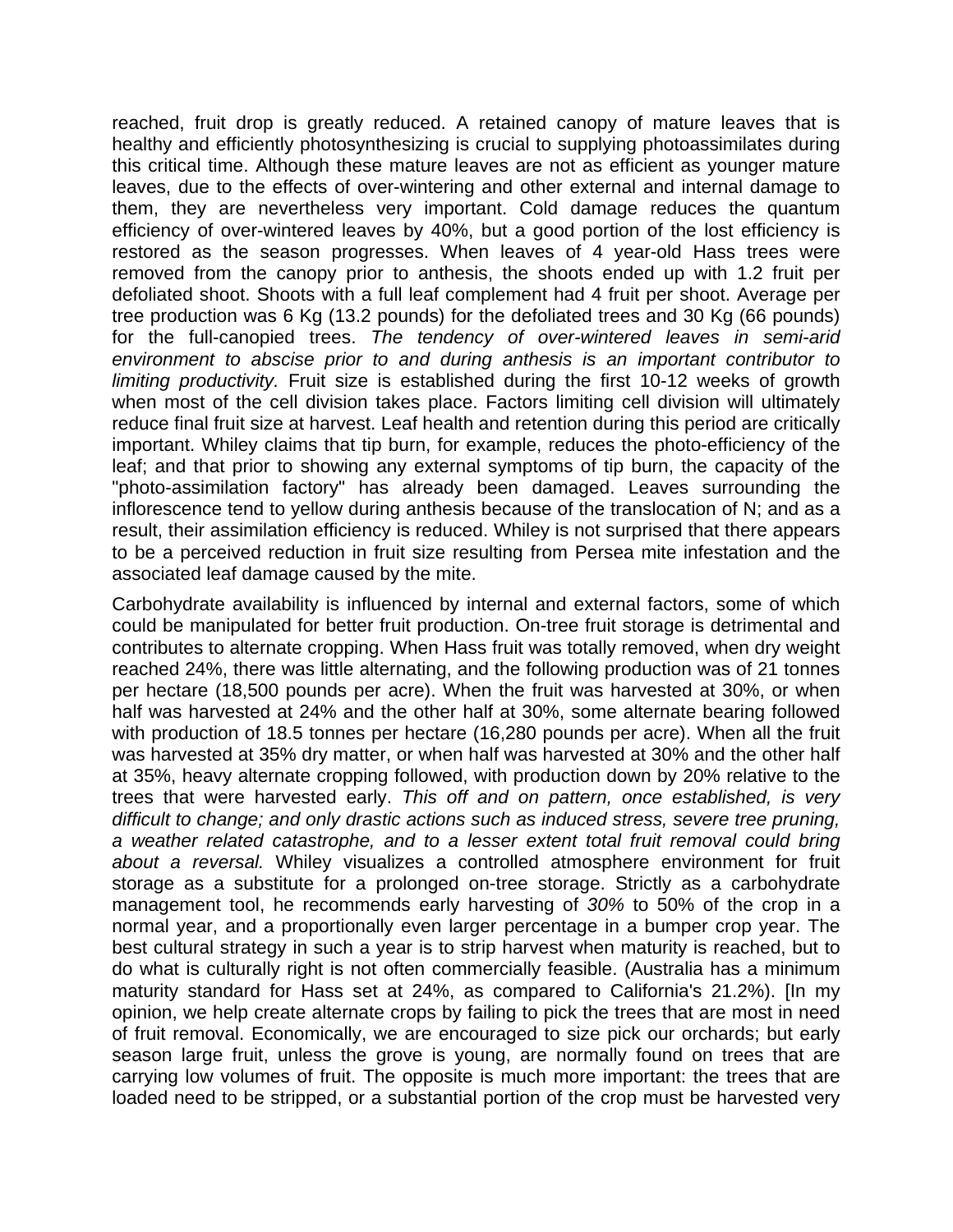early to reduce the load and avoid the likely specter of alternate bearing]. In Australia, fruit volume, historical production data, and canopy size are taken into consideration for fertilization and irrigation recommendations. *Higher levels of N and additional water are recommended when a large crop is on the trees, and a reduced dosage of N and irrigation during low crop years. This practice helps reduce excessive vegetative growth in off years and can aid heavily loaded trees produce critically needed new shoots.*

Leafy inflorescences are a strong sink for nutrients. In Australia, a product called Cultar (paclobutrazol, or PBZ, which is a growth-regulating compound) is now registered for application in producing avocado orchards. It is applied on the foliage during midflowering, and among its effects is the inhibition of the biosynthesis of gibberellins, which are believed to delay the onset of bloom in many fruit trees. PBZ is also responsible for the suppression of the leafy part of the inflorescence. PBZ is only effective on young tissue, and its influence is transitory; by the time summer growth takes place, PBZ is gone. PBZ has a negative effect on root growth, particularly in the spring when root volume is already reduced. A combination of a pre-anthesis N application (30% of summer N) followed by PBZ at a rate ranging from 0.62 to 1.25 grams/liter helped produce larger fruit size and the highest sustainable yields in a three year study. *The ability to load up on N, which is known to enhance fruit retention, and at the same time reduce the competing vegetative expression during bloom, is an important tool in the hands of the Australian farmer.*

The phenology (growth cycles) model for the particular genotype (variety) must be kept in mind at all time. Dr. Whiley mentioned, as an example, their success with trunk injection of phosphonates for the control of Phytophthora Root Rot (PRR) in highly infected trees. Sink strength was found to be similar to the demand for assimilates, for example, after phosphonate injection into the tree, measurements show 150 ppm phosphonates in young fruit, a very strong sink for assimilates, and 3-5 ppm in mature fruit. In Australia, two injections were made annually: the first application at the end of the spring shoot flush and before the first root flush (early May in California), and the second injection prior to the summer shoot and leaf flush (around August). *When the injection took place in the spring, an importing period, only low levels of phosphonates, maximum 5 ppm, were measured in the roots. When shoots passed the sink:source transition, an exporting period, and after the summer injection, the root phosphonate level increased to 30 ppm, a desirable level for the control of PRR.* Here again one can see how important, effective, and cost saving following the phenology model can be.

The following data were presented by Tony Whiley at a UCR seminar. Carbon partitioning in the different phases of the phenology model is an example of the insights we can gain from such a model in making cultural decisions such as phosphonate injection, N- fertilization, tree pruning, etc.

|                    | Leaves | <b>Branches</b> | Roots |
|--------------------|--------|-----------------|-------|
|                    |        |                 |       |
| <b>FLUSH PHASE</b> | 43.0%  | 42.5%           | 14.5% |
| <b>QUIESCENT</b>   | 29.9%  | 38.5%           | 31.8% |
|                    |        |                 |       |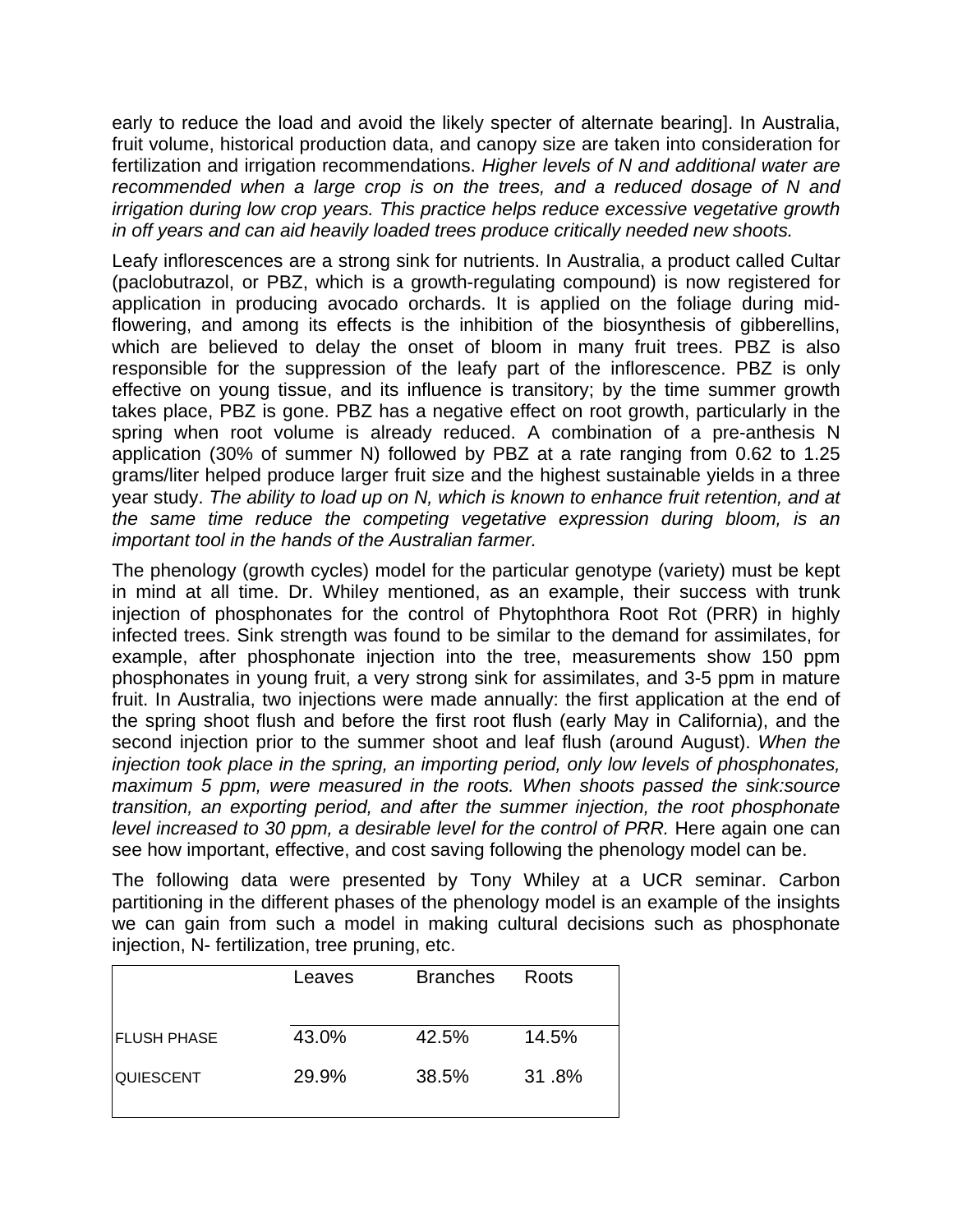[Mary Lu Arpaia and her associates have been researching many aspects of the phenology of the Hass cultivar in California.]

It is universal in Australia to use the youngest fully expanded summer leaves for leaf analysis. This is different from the practice in California, where mature *spring* leaves are used. Whiley feels that the information gathered from such leaves is more relevant to the status of the tree as it goes into dormancy. These are the leaves which are in closest proximity to the flowers and setting fruit. They are found on the outer extremes of the canopy and are responsible for supplying energy during the critical fruit setting period. The samples are taken later in the autumn as compared to the sampling period in California. Some growers in Australia complain that since the results come so late in the season they cannot do much about changing the condition of their trees. Leaf analyses indicate a trend, and if a grower follows earlier recommendations, only minor adjustments are likely to be required. Dr. Whiley does not like sampling of sap or petiole extract as an alternative to leaf analysis because of lack of standards and a demonstration that such a test is necessary. He also feels that traditional soil analysis includes results of available nutrients, and he finds no need for soil solution extract analysis.

In Australia, fertilizer mixes are customized depending on what is required. Whiley recommends loading up with N in late summer in order that this important nutrient will be available during anthesis. Potassium is applied only when leaf analysis shows a decline. Among micronutrients, boron is the most deficient. A leaf boron level of 40-60 ppm is recommended, with a maximum tolerable level around 100 ppm. Whiley does not recognize boron deficiency in California, but he suggests that low leaf boron levels need to be addressed. The recommendations for zinc leaf levels are similar to those adhered to in California, but he has no evidence that such levels are optimally required. The phosphonate-zinc injectable, popular through the '80s, is no longer recommended in Australia. Soil pH of 5.5 is preferred, and high organic matter, as mulch, is encouraged, particularly in areas susceptible to PER. In instances where the pH drops to about 4.5, they encounter problems with excessive manganese and low availability of zinc and boron. High leaf levels of aluminum do not occur in subtropical Australia as they do in California when soils become acidic.

In Australia there are many insects, including a variety of exotic fruit flies. Dr. Whiley says that for many years they used insecticides for pest control, but a high ecological price was associated with such a practice. He suggests that *it is essential that we*  should seek biological control for the Persea mite infestation in California. He feels that in the long haul insecticides are not a viable solution.

Our conversation drifted to subjects such as irradiance, light management, canopy size and spacing, carbohydrate production, water stress, water management, humidity, temperature, and other factors that influence productivity. It would have taken days to answer completely all my questions. I took the liberty of augmenting his responses by paraphrasing and quoting directly from the Avocado Chapter of the CRC Handbook of Environmental Physiology of Fruit Crops, Volume 2, Subtropical and Tropical Crops, written by Anthony Whiley and Bruce Schaffer. [In my attempt to make technical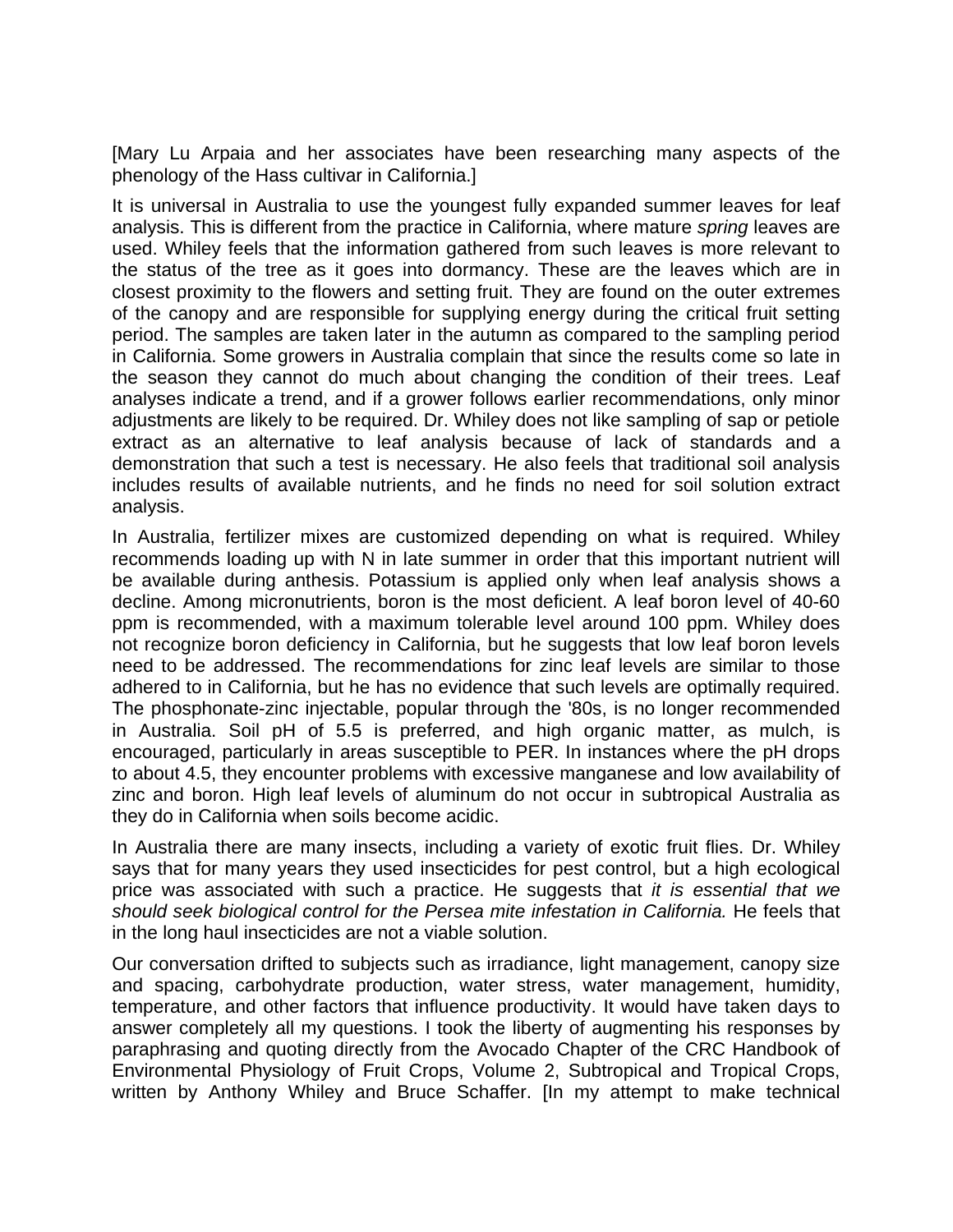terminology and concepts understandable, I may have oversimplified things; if so, my apologies].

Irradiance, water stress, humidity, and temperature are the most influential limiting factors for photosynthetic efficiency. Tony Whiley's research with fruiting Hass trees, including current measurements at our South Coast Field Station, indicates that light saturation for photosynthesis of mature avocado leaves is much higher than previously thought. Unlike work done by Scholefield and others that pegged light saturation for assimilation rate at 20-33% of full sunlight, Whiley's results, using more sophisticated *field* equipment, indicate efficient assimilation rates at light saturation exceeding 50% of full sunlight. Assimilation rate increases to an optimum efficiency when it reaches light saturation. Dr. Whiley is adamant that his findings are accurate and that there is a direct correlation between the fruiting efficiency of sides of tree canopies and the amount and intensity of light they receive. He observed that fruiting efficiency declines as the photosynthetic photon flux declines. He intends to embark on a research project where trees will be spaced at distances where no interference to light will take place. Such research will help define critical light thresholds for fruiting. This information is necessary for deciding the type and timing of canopy management, canopy shape and optimum tree spacing. Since 95% of dry matter is derived from photo—assimilation of  $CO<sub>2</sub>$ , well lit leaves with close proximity to fruit are a must for consistent fruit production. Many studies that are being conducted internationally show that high density planting produces higher yields in the first five years when compared to conventional tree spacing. However, *it is imperative to commence canopy management in a timely fashion in order to maintain acceptable productivity.*

Avocado trees, and the Hass cultivar in particular, are highly stress sensitive. During anthesis, the flowering segment of the canopy constitutes almost half the surface area that can contribute to water loss. There are several physiological processes which are involved in the reduction of assimilation as a response to atmospheric water deficit. Stomates are found on the lower surface of leaves, on flowers, and on young fruit. Although stomatal conductance is reduced in response to reduced light, independent of external and internal water deficit, it is critical to fruit production and retention by its response to water stress. As the absolute humidity difference between leaves and air increases, the stomates, which are highly sensitive to deficit in atmospheric moisture, respond by reduced conductance (Stern *et al.}. When conductance was decreased by*  half, there was a proportional reduction in the assimilation rate of carbon dioxide. In the subtropics, photoassimilation remains at a high rate by maintaining high level of stomatal conductance due to elevated ambient humidity. [I asked Dr. Whiley for his opinion about a canopy spray that will go on automatically during stress sensitive periods when a preset drop in canopy humidity or an increase in external temperature is detected. He felt that it could be an expensive enterprise, and cautioned against using water that may contain dissolved salts in quantities that can damage the leaves. I believe he said that it will reduce stress and emulate, to some extent, subtropical humid conditions.]

Irrigation management is extremely important for sustained productivity. The soil must be monitored in the *active root zone,* and irrigation scheduling should be influenced by soil type, soil moisture, irradiance, air temperature, stage in the phenology of the tree,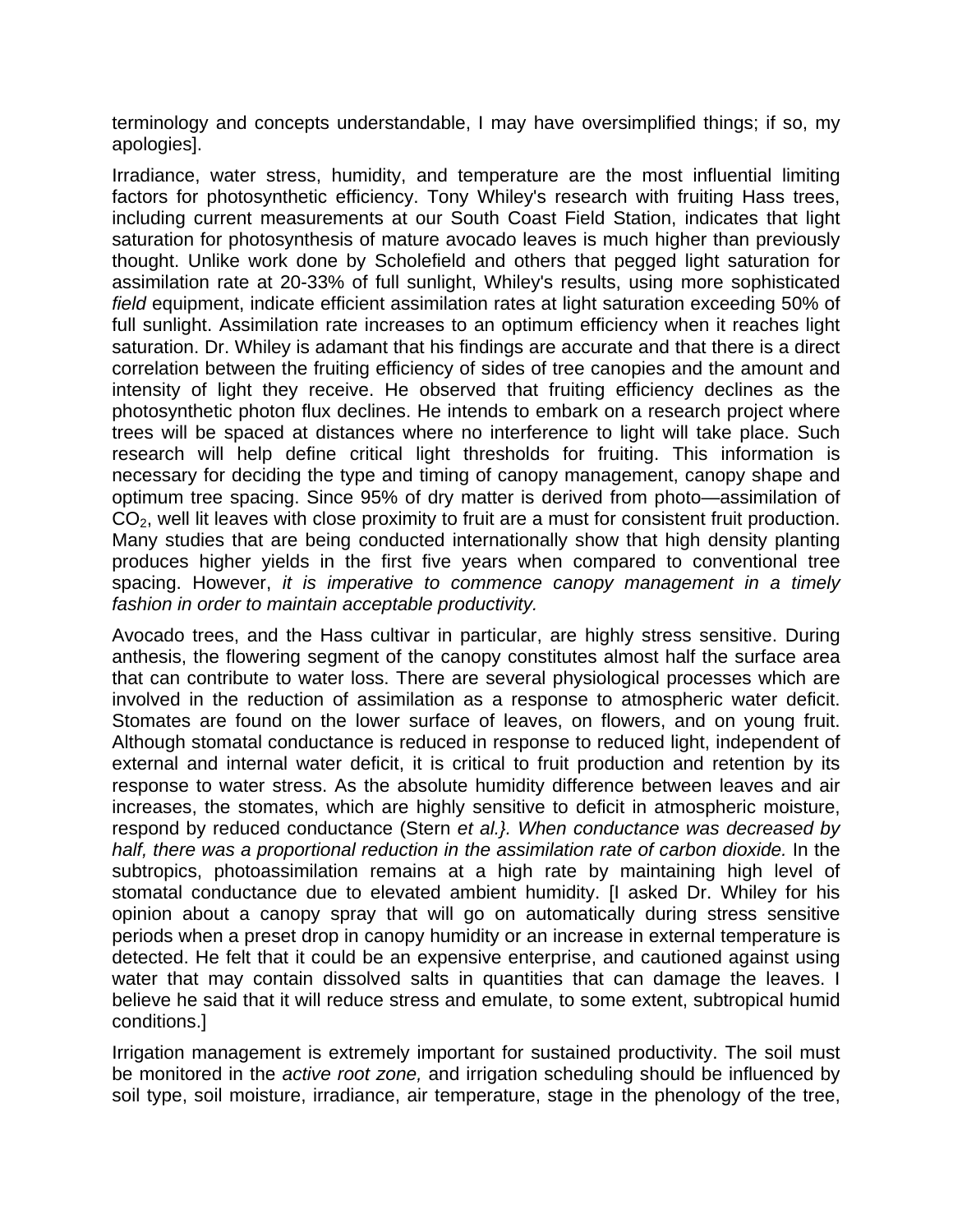and crop size. Lahav and Kalmar found that in Israel a 21 day interval between irrigation gave the most efficient use of water resources. Southwest Australia is semi-arid and windy and avocados are grown in sea sand, almost hydroponically. A grower who was disappointed with his yields is now irrigating three times per day to achieve acceptable production. Work done by Bower showed that when soil water potential was kept below -40 kPa (practically the same as 40 centibars) and no other stressful conditions were involved, there was little change in stomatal conductance. As the soil water potential declined from -40 to -70 kPa, stomatal conductance was exponentially reduced to the point of stomatal closure. Even when water is reintroduced to the soil and leaf water potential returns to normal and leaves appear unstressed, the damage is not over yet. *When stomates close as a result of water stress it takes stomatal conductance 4 to 6 days to return to normalcy.* It is thought to be the increased accumulation of ABA (abscisic acid) in the leaves, resulting from water stress, that reduces stomatal opening. Obviously, as was mentioned above, such a decline in stomatal conductance can only help reduce photoassimilation and productivity, as well as encourage fruit drop and the development of "ring neck" symptoms. Additionally, as water stress occurs and the leaves enter into a stage of wilt, there is a migration of moisture from the fruit, which is a water reservoir, to the leaves. Fruit dehydration can severely reduce the capability of the fruit to remain viable if the condition continues.

Temperature can be a major limiting factor in the productivity of the avocado tree. Extremes in temperature influence root growth, shoot growth, flower initiation, pollen tube growth, fruit set, fruit growth and retention, stomatal conductance, and many other processes. Obviously, freezing temperatures can affect the tree from minor stem damage to fruit drop, to severe leaf burn and defoliation, and even to the death of the tree. As was mentioned earlier, overwintered leaves which are exposed to low temperatures lose their photosynthetic efficiency due to photo-inhibition, photo-oxidation of the chlorophyll, and translocation of nutrients during anthesis. High temperatures hurt productivity, particularly when they are coupled with low humidity. When air temperature is between 20 and 30°C (68-86°F), photosynthesis is likely to be optimal. Soil temperature obviously affects root growth and appears to be optimal between 18 and 28°C (64- 82°F). Warm soil temperatures increase bacterial activity, early nutrient absorption, and the production of cytokinins which are thought to take part in a variety of flowering processes. *It is thought that cool temperatures, rather than photoperiod, induce floral initiation.* West Indian cultivars need to be exposed to higher temperatures than Mexican and Guatemalan cultivars for flower initiation. High temperatures appear to be correlated to small fruit size in late maturing varieties. Hass in warm coastal Australia is 30% smaller than fruit grown in the cooler highlands. [This is also true for the vicinity of the sea of Galilee in Israel where summer temperatures often exceed 40°C (104°F). Hass fruit is so small to the point that the variety is not cultivated at all. Other varieties such as Fuerte, Ettinger, Reed, and Pinkerton are very productive there and produce large fruit]. There are several theories to explain this, but the phenomenon is not well understood. One theory observes that late maturing cultivars appear to have a higher respiration rate (the process, which greatly influenced by temperature, by which cells obtain energy from organic material) than early maturing varieties.

The Australian avocado industry, like other avocado groups around the globe, is faced with problems of sustained productivity, fruit size, accessibility to information, and